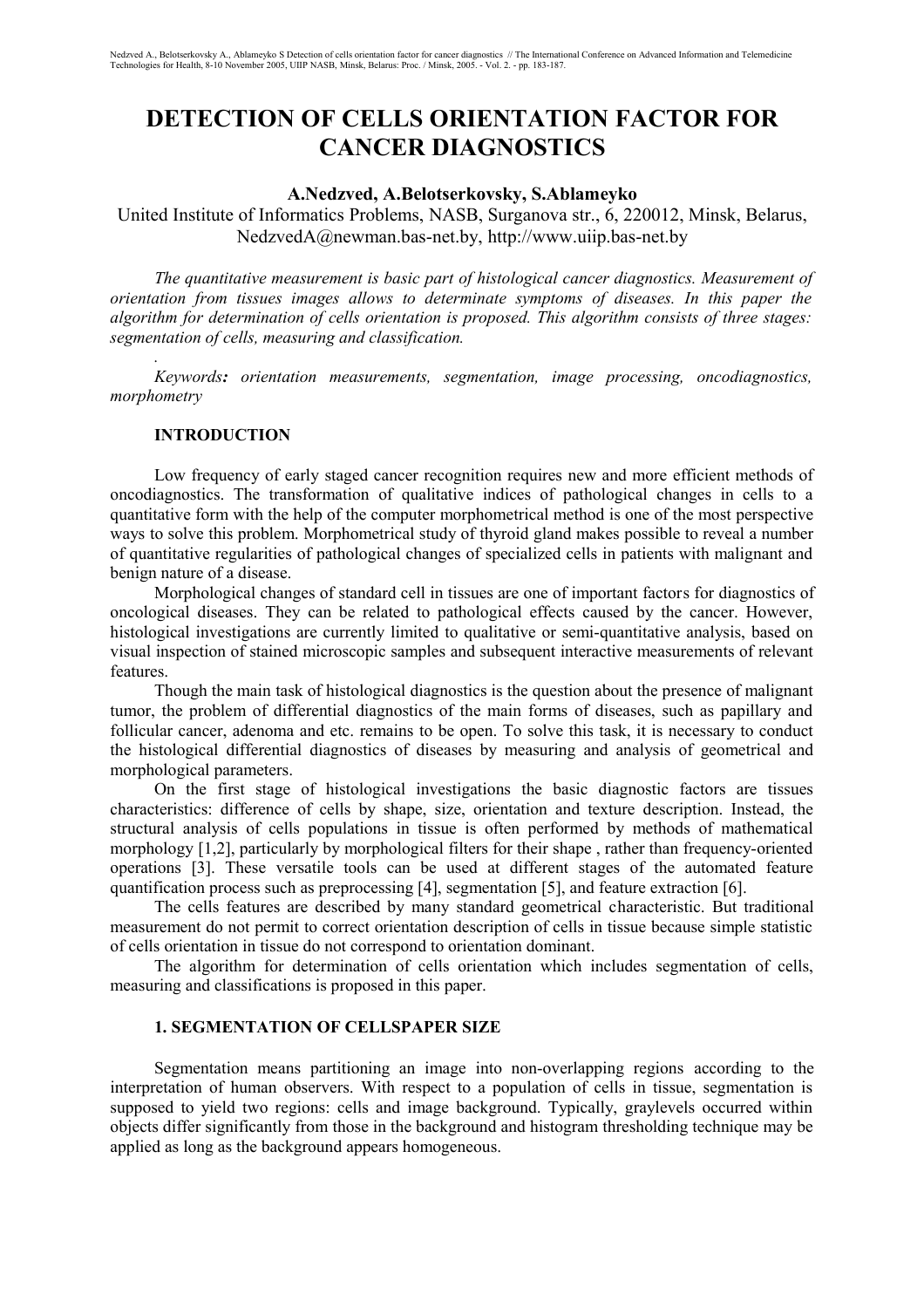Unfortunately, illumination and dye concentration may vary significantly in light microscopy of histological samples (fig. 1). This leads to poor segmentation results by global thresholding.

It is necessary using special methods for quality segmentation of cells. The methods of segmentation are selected by properties of cells on image [7].



Fig 1. Images of histological samples: a) normal tissue, b) gliablastoma with cells polymorphism.

became an important feature in cell image segmentation. To increase the stability and efficiency of the detection of the cells, a hierarchical processing architecture is adopted for the segmentation and recognition. For segmentation Lab space are combined to segment cells. By this method, both the nucleus and cytoplasm of cells can be separated from background by thresholding using Lab space.

Thresholding technique may be applied within the local adaptive window to group the window's center pixel to the object or to the background. For the segmentation of cells by the histogram thresholding technique Otsu algorithm is optimal [8]. Then, the candidate cells are selected using some morphological features of nucleus. For remove false objects and restore shape of cells it is necessary to use morphological reconstruction filters.

The initial image segmentation is determined by classifying the image local variation information obtained with dilation and erosion operations. A scrap operation is using for remove false objects by size. A smoothing filter is applied for correcting possible classification errors inside the cells. An erosion operation is finally used to restore the cell regions (fig.2).



Fig 2 Binary images of histological samples after thresholding: a) normal tissue, b) gliablastoma with cells polymorphism.

**2.**

#### **MEASURING**

Shape measurements are physical dimensional measures that characterize the appearance of an object. The goal is to use the fewest necessary measures to characterize an object adequately so that it may be unambiguously classified.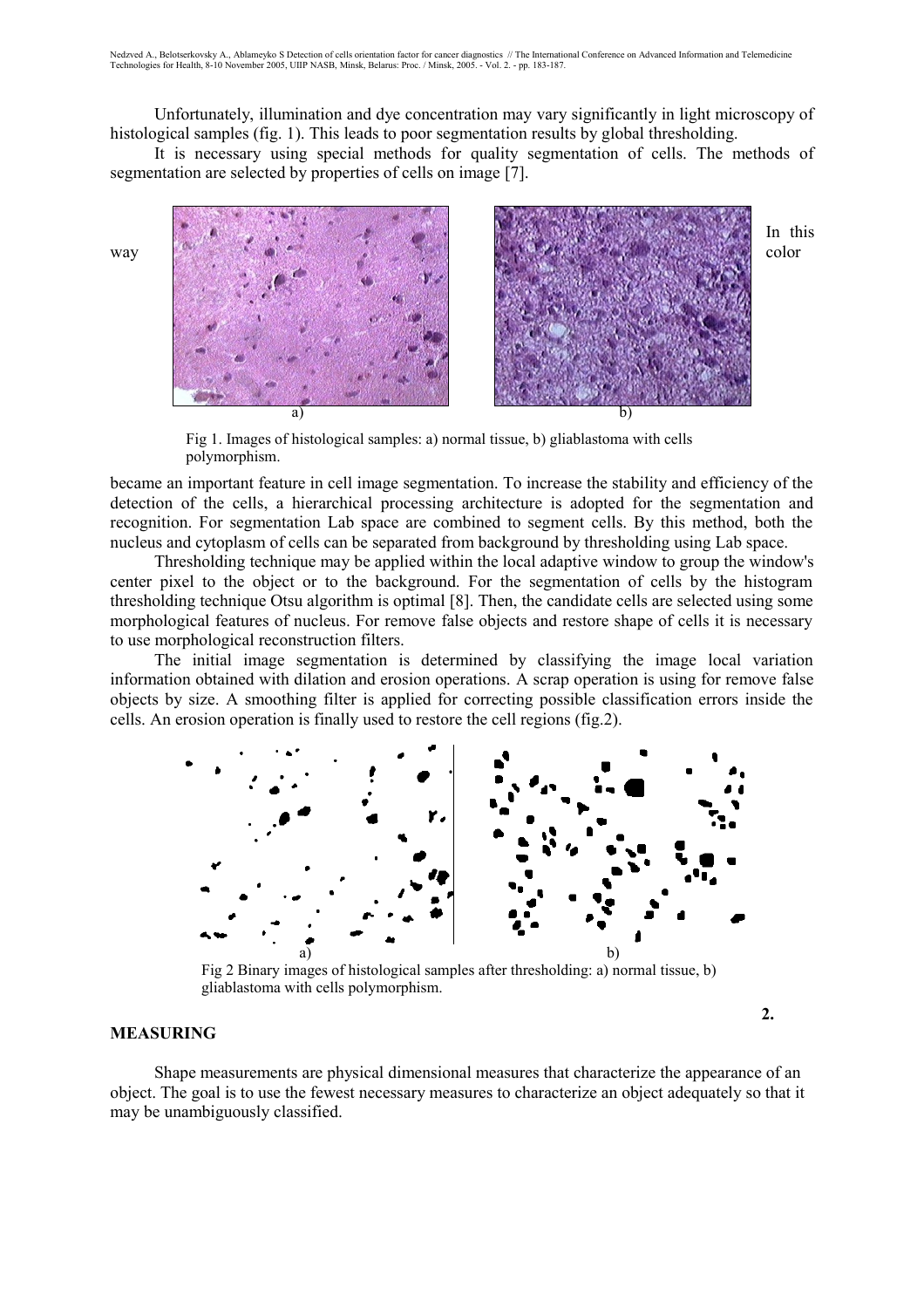When dealing with images containing numerous objects, such as histological or cytological cell images, shape descriptors are calculated for all the individual cells. Global shape measures can be calculated from the individual image descriptors:

 For cancer diagnostic more usefulness objects characteristics are: area, major axis, angle, form factors and brightness.

For investigation of cells orientation of major axis and its angle play important role.

The major axis is the endpoints of the longest line that can be drawn through the object. The major axis endpoints  $(x_1, y_1)$  and  $(x_2, y_2)$  (fig.3) are found by computing the pixel distance between every combination of border pixels in the object boundary and finding the pair with the maximum length:

$$
major axis length = \sqrt{(x_2 - x_1)^2 + (y_2 - y_1)^2}
$$
 (1)



Fig. 3 Illustration of major axis

Angle is calculated by major-axis too. It is the angle between the major-axis and the x-axis of the image. The angle can range from  $0^{\circ}$  to  $180^{\circ}$  as:

$$
angle = \tan^{-1} \left( \frac{y_2 - y_1}{x_2 - x_1} \right).
$$
 (2)

This angle is a measure of object orientation.

## **3. CLASSIFICATION**

Result of measuring of binary images of sells is table with geometrical characteristics (fig.4). But characteristics of simple statistics (for example mean) of angle not always show dominant orientation of cells, because it has averaging effect.

But we can contrast orientation by summation of major axis length. Result table construct by orientation angle and total length for every direction. Total length equal sum of major axis length for determinate direction:

Total length[orientation] = 
$$
\sum_{objects} \begin{cases} major axis length, if angle = orientation \\ 0, else \end{cases}
$$
 (3)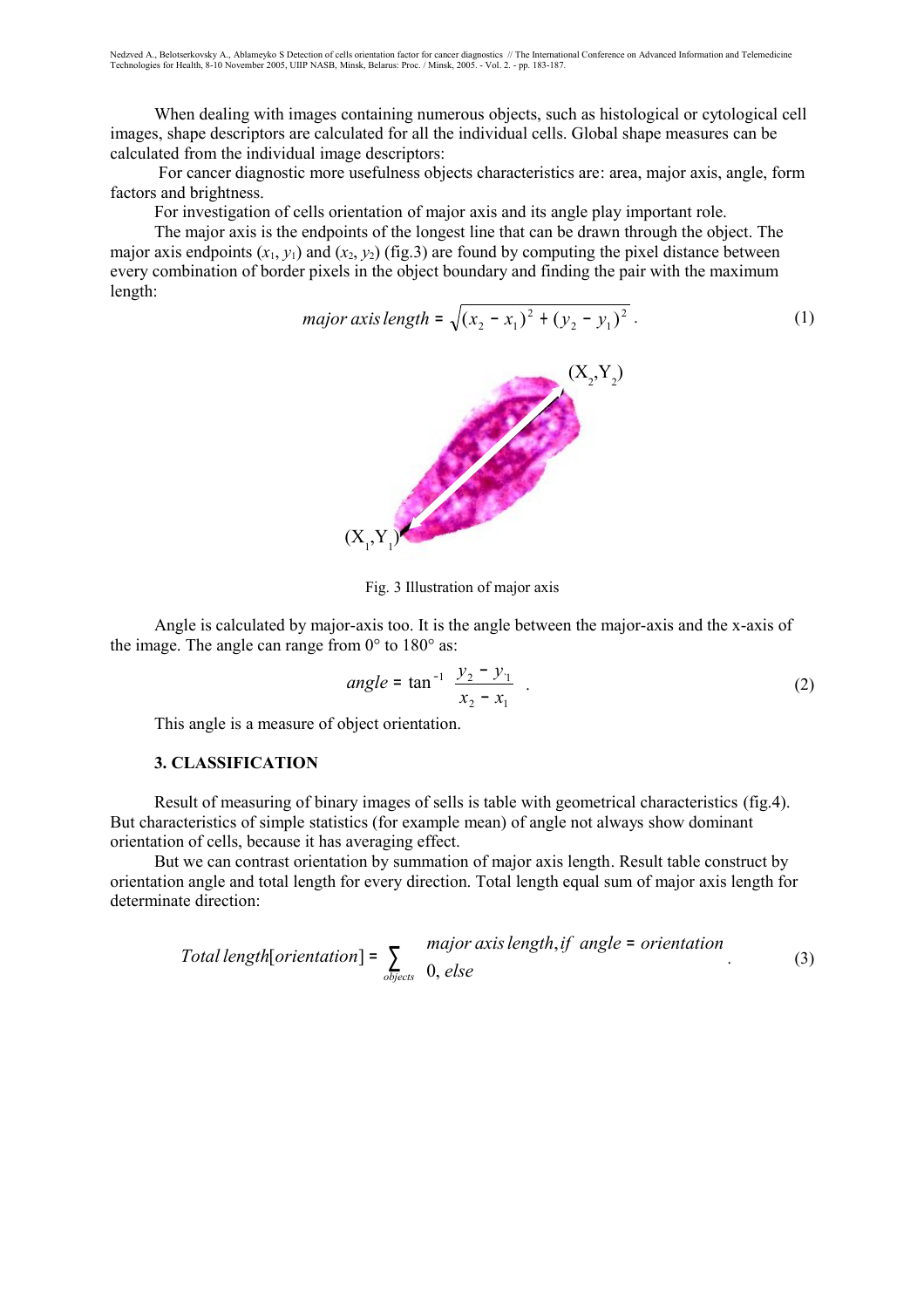Nedzved A., Belotserkovsky A., Ablameyko S Detection of cells orientation factor for cancer diagnostics // The International Conference on Advanced Information and Telemedicine<br>Technologies for Health, 8-10 November 2005,

|                               | Main.vi                 |          |       | Particle orient Area (pixels) |         |    |
|-------------------------------|-------------------------|----------|-------|-------------------------------|---------|----|
|                               |                         |          | 0.000 | 34.000                        |         |    |
| File<br>Acquire<br>Processing | Measurement             | Transfor |       | 6.000                         | 103.000 |    |
| ➡⊗<br>DШ                      | Profile                 |          |       | 12,000                        | 244.000 |    |
|                               | Profile Horisontal      |          |       | 18,000                        | 85,000  |    |
| Index                         | Histogram               |          |       | 24,000                        | 150.000 |    |
| 91                            | Objects                 |          |       | 30,000                        | 110,000 |    |
|                               |                         |          |       | 36,000                        | 215.000 |    |
| Palette Number                | BinaryObjects<br>Class∑ |          | łП    | 42,000                        | 173.000 |    |
| Binary                        |                         |          |       | 48,000                        | 159,000 |    |
|                               | Initialisation          |          |       | 54.000                        | 91.000  |    |
| Zoom Factor                   | Excel                   |          |       | 60.000                        | 233.000 |    |
| 当っ                            | ४.उप्रा                 |          |       | 66.000                        | 82,000  |    |
|                               |                         |          |       | 72,000                        | 259.000 |    |
| C&S_dialog                    |                         |          |       | 78,000                        | 133,000 |    |
|                               |                         |          |       | 84.000                        | 264.000 |    |
| Chose Parameter               |                         |          |       | 90,000                        | 225.000 |    |
|                               |                         |          |       | 96,000                        | 197.000 |    |
| Particle orientation          |                         | OK       |       | 102,000                       | 138,000 |    |
|                               |                         |          |       | 108,000                       | 162,000 |    |
| Count of Classes              |                         |          |       | 114.000                       | 139.000 |    |
| 30                            |                         | Cancell  |       | 120.000                       | 242.000 |    |
|                               |                         |          |       | 126,000                       | 56.000  |    |
| Minimum                       |                         |          |       | 132,000                       | 92.000  |    |
|                               |                         |          |       | 138,000                       | 76,000  |    |
| 0,00                          |                         |          |       | 144.000                       | 209.000 |    |
|                               |                         |          |       | 150,000                       | 62,000  |    |
| Maximum                       |                         |          |       | 156.000                       | 134.000 |    |
| 180,00                        |                         |          |       | 162,000                       | 166,000 |    |
|                               |                         |          |       | 168,000                       | 171.000 | v. |
|                               |                         |          |       | ٠                             | ь       |    |
|                               |                         |          |       |                               |         |    |
|                               |                         |          |       |                               |         |    |

Fig. 4. Fragments of dialog windows for classification of orientation properties

Orientation diagram of cells in tissue is constructed after recalculation results table (fig.5)



Fig. 5. Orientation diagram of cells in tissue: a) normal tissue, b) gliablastoma with cells polymorphism.